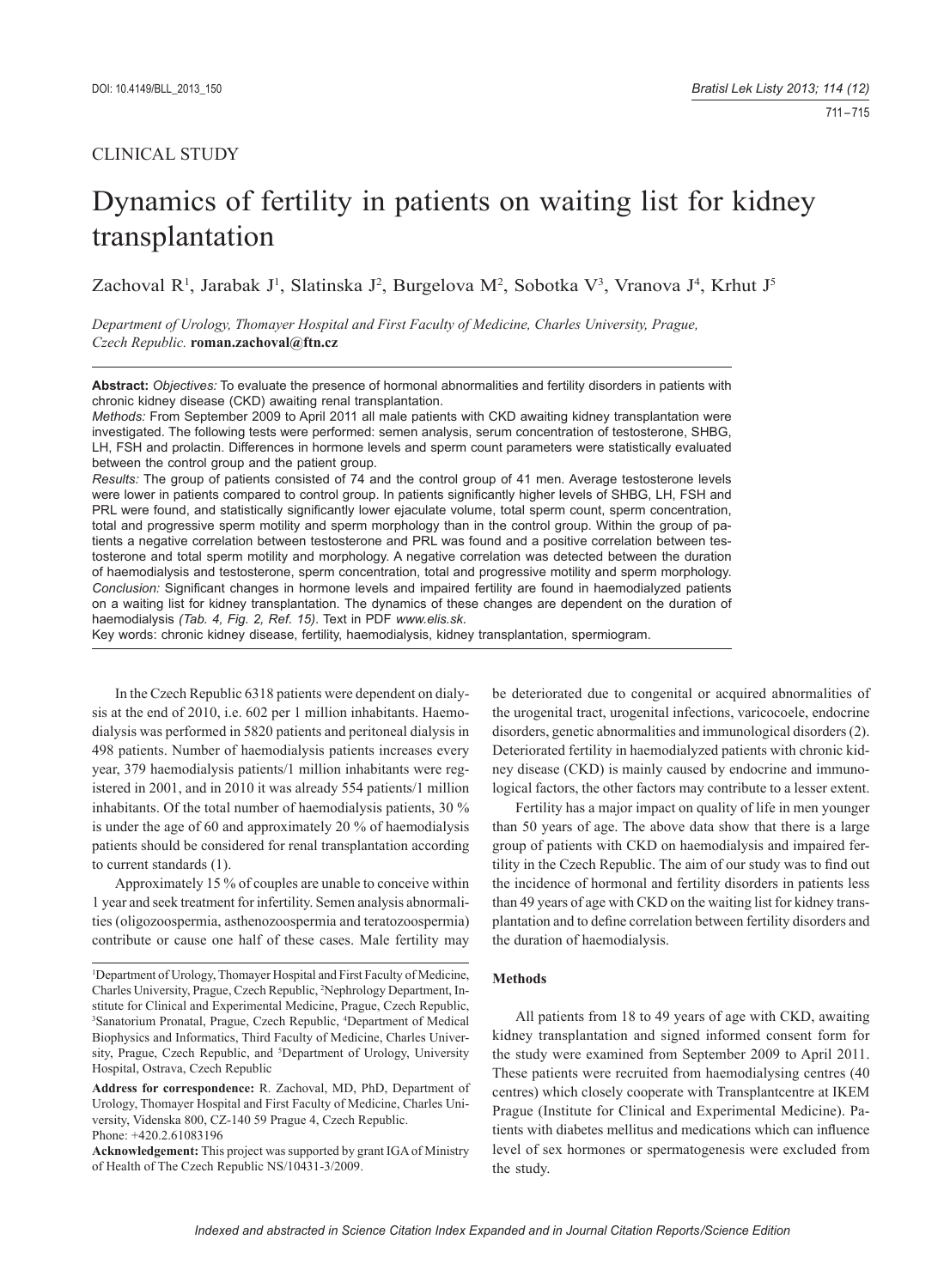## 711 – 715

List of performed tests and analysed data in patients group: 1) Causes of CKD – divided into 4 groups:

- 1.1 Glomerulonephritis
- 1.2 Tubulointerstitial nephritis
- 1.3 Polycystic kidney disease
- 1.4 Other
- 2) Time from the onset of CKD
- 3) Duration of haemodialysis
- 4) Serum concentrations of hormones (blood sampling was carried out according to the methodology of the European Association of Urology)
	- 4.1 Testosterone (T) (standard 9.0 to 55.0 nmol/l)
	- 4.2 Steroid hormone binding globulin (SHBG) (standard 11.2 to 78.1 nmol/l)
	- 4.3 Luteinizing hormone (LH) (standard 1.2 to 8.8 IU/l)
	- 4.4 Follicle stimulating hormone (FSH) (standard 0.95 to 9.7  $II/1$
	- 4.5 Prolactin (PRL) (standard 72.7 to 407.4 mIU/l)
- 5) Semen analysis (sampling was performed according to WHO methodology):
	- 5.1 Semen volume (standard  $\geq$ 1.5 ml)
	- 5.2 Total sperm count (normal ≥39 million)
	- 5.3 Sperm concentration (normal  $\geq$ 15 million/ml)
	- 5.4 Total sperm motility (standard  $\geq$ 40 % sperm moving with grade  $A + B + C$
	- 5.5 Progressive sperm motility (standard  $\geq$ 32 % sperm moving with grade  $A + B$ )
	- 5.6 Sperm morphology (standard ≥4 % of normally shaped sperm)

The control group consisted of men from 18 to 49 years examined at urology department for stone disease from September 2009 to April 2011, and signed informed consent form to be included in the study. The same tests (hormone levels and semen analysis) were performed in the control group of patients.

Following parameters were evaluated:

- 1) Differences between the group of patients and controls:
	- 1.1 hormone levels
	- 1.2 semen analysis parameters

2) Correlations within the group of patients:

- 2.1 hormone levels
- 2.2 parameters of semen analysis
- 2.3 hormone levels and parameters of semen analysis
- 2.4 hormone levels and parameters of semen analysis and the cause of CKD
- 2.5 hormone levels and parameters of semen analysis and duration of CKD
- 2.6 hormone levels and parameters of semen analysis and duration of haemodialysis

T-tests were used to find a statistically significant difference between the monitored normally distributed variables, between healthy controls and patients. Pearson´s chi-squared test was used for categorical variables, i.e. to determine whether there was a statistically significant difference between the number of patients and healthy controls with normal and pathological values. The correlation between variables within the group of patients was

evaluated using Pearson's correlation coefficient. The results were considered as statistically significant when  $p<0.05$ .

## **Results**

The group of patients consisted of 74 men, mean age 40 years (SD±7.5) and control group of 41 men, mean age 36.7 years (SD±8.8). Glomerulonephritis was the cause of CKD in 20 patients (28.2 %), tubulointerstitial nephritis in 19 patients (26.7 %), polycystic kidney disease in 10 patients (14.1 %) and other aetiology in 22 patients (31 %). The average duration of CKD and haemodialysis in investigated patients was 130.4 (SD±87.7) and 48.8 (SD±41.7) months. Only 14 patients were treated with haemodialysis less than 1 year, 15 patients less than 2 years, 11 patients less than 3 years, 15 patients less than 4 years and 16 patients more than 4 years.

1) Comparison between the group of patients and control group: 1.1 hormone levels

Average testosterone levels were lower in patients compared to control group. Patients were found higher mean SHBG, LH, FSH and PRL levels than in the control group and the difference was statistically significant (Tab. 1).

## **Tab. 1. Differences between the group of patients and controls in hormone levels.**

|          |       | <b>SHBG</b> | LH    | <b>FSH</b> | PRI.  |
|----------|-------|-------------|-------|------------|-------|
| patients | 10.0  | 36.4        | 11.6  | 8.8        | 620.2 |
| controls | 139   | 30.0        | 3.1   | 32         | 290.8 |
| p        | 0.090 | 0.030       | 0.003 | 0.006      | 0.001 |

Kurz: values out of physiological range

**Tab. 2a – d. Difference in number of patients and controls with normal and pathological hormonal levels.**

#### **2a) testosterone**

| normal T      |              | decreased T   |  |
|---------------|--------------|---------------|--|
| 50 (70.4 %)   |              | 21 $(29.6\%)$ |  |
| 100 (100.0 %) |              | $0(0.0\%)$    |  |
| 0.006         |              |               |  |
|               |              |               |  |
| normal LH     |              | increased LH  |  |
| 42 (59.2 %)   | $0(0.0\%)$   | 29(40.8)      |  |
| 39 (95.1 %)   | $2.0(4.9\%)$ | $0(0.0\%)$    |  |
| 0.001         |              |               |  |
|               |              |               |  |
|               |              | decreased LH  |  |

|                  | normal FSH   | decreased FSH | increased FSH |
|------------------|--------------|---------------|---------------|
| patients $(\% )$ | 55 (77.5 %)  | $0(0.0\%)$    | $16(22.5\%)$  |
| controls $(\% )$ | $39(95.1\%)$ | $2(4.9\%)$    | $0(0.0\%)$    |
| p                | 0.001        |               |               |

# **2d) prolactin**

|                  | normal PRL    | decreased PRL | increased PRL |
|------------------|---------------|---------------|---------------|
| patients $(\% )$ | $37(52.1\%)$  | $1(1.4\%)$    | 33 $(46.5\%)$ |
| controls $(\% )$ | 33 $(80.5\%)$ | $8(19.5\%)$   | $0(0.0\%)$    |
|                  | 0.001         |               |               |

Bold: statistically significant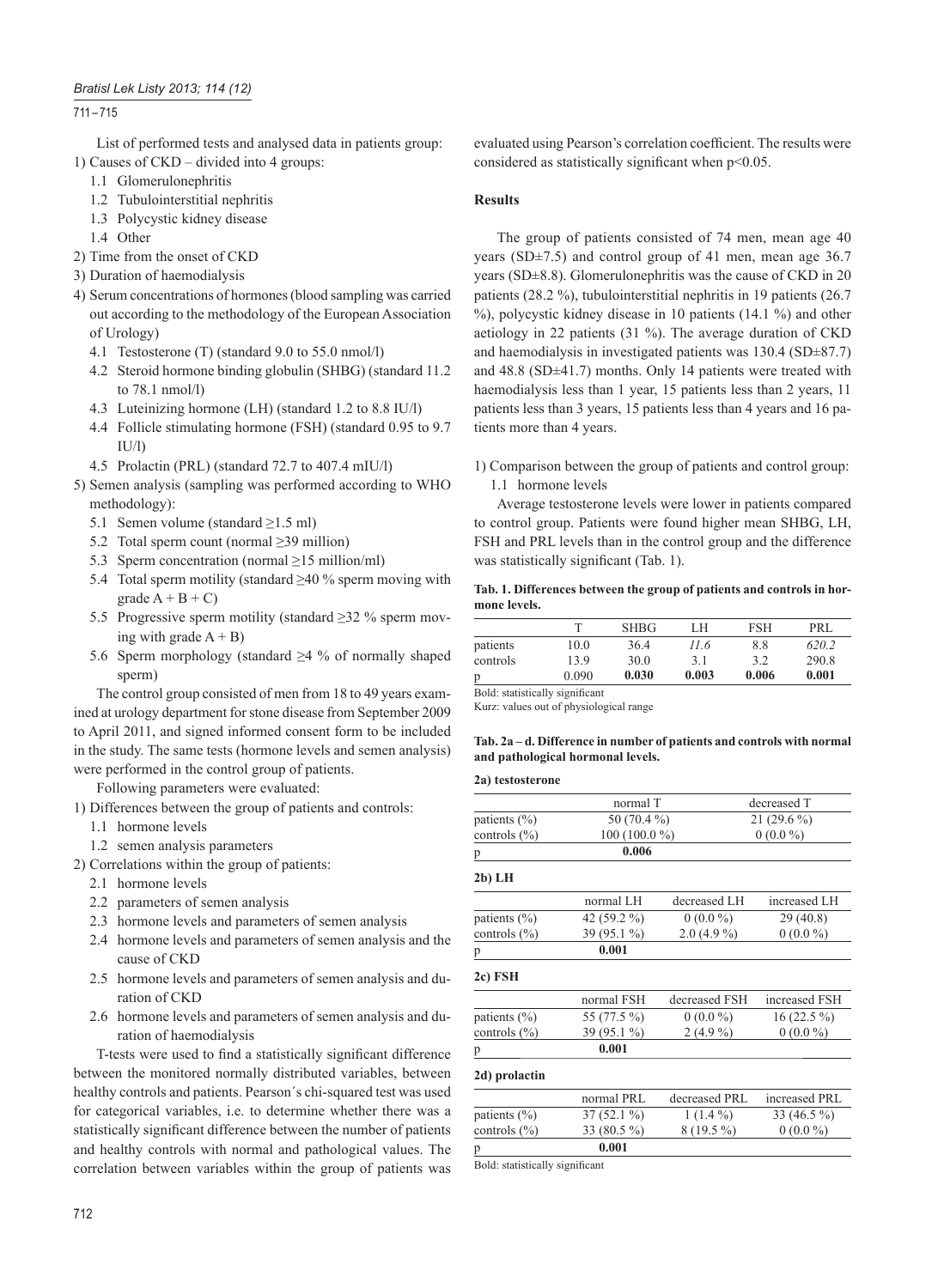|          | semen volume | total sperm count | sperm concentration | total sperm motility | progressive sperm motility | sperm morphology |
|----------|--------------|-------------------|---------------------|----------------------|----------------------------|------------------|
| patients |              |                   | .9.9                | 39.3                 | ! 6.∠                      |                  |
| controls |              | 201.4             | 60.8                | 58.7                 | 50.7                       | 1 Q Q            |
|          | $0.011\,$    | 0.001             | 0.001               | 0.001                | 0.001                      | 0.049            |

**Tab. 3. Differences between the group of patients and controls in semen analysis parameters.**

Bold: statistically significant

Kurz: values out of physiological range

## **Tab. 4. Correlations within the group of patients: hormone levels and parameters of semen analysis.**

|                            | т     | <b>SHBG</b> | LH    | <b>FSH</b> | PRL   |
|----------------------------|-------|-------------|-------|------------|-------|
| semen volume               | 0.990 | 0.859       | 0.100 | 0.001      | 0.864 |
| total sperm count          | 0.398 | 0.638       | 0.638 | 0.122      | 0.440 |
| sperm concentration        | 0.146 | 0.254       | 0.674 | 0.771      | 0.184 |
| total sperm motility       | 0.019 | 0.732       | 0.574 | 0.583      | 0.896 |
| progressive sperm motility | 0.077 | 0.274       | 0.313 | 0.409      | 0.636 |
| sperm morphology           | 0.024 | 0.467       | 0.048 | 0.311      | 0.753 |

Bold: statistically significant

Significant differences for all hormones except SHBG were found, when the numbers of patients and healthy individuals with normal and pathological values of hormones were compared (Tab. 2a–d).

1.2 semen analysis parameters

Decreased mean volume of ejaculate, total sperm count, sperm concentration, total and progressive sperm motility and sperm mor-



**Fig. 1. Dynamics of hormone levels in dependence on the duration of haemodialysis. Axis x: years, Axis y: concentration of hormones.**

phology were found in patients compared to the control group and the difference was statistically significant  $(Tab, 3)$ .

2) Correlations within the group of patients:

2.1 hormone levels

Negative correlation was identified between T and PRL plus between SHBG and  $T$  + FSH. Positive correlation was indentified between LH and FSH.

2.2 Parameters of semen analysis

Positive correlation was identified between almost all parameters of semen analysis except ejaculate volume, which correlated only with total sperm count.

2.3 hormone levels and semen analysis parameters

Positive correlation was identified between T and total sperm motility and morphology, between LH and sperm morphology, and further between FSH and volume of ejaculate (Tab. 4).

Correlation was not identified between hormone levels, semen analysis parameters and the cause of CKD and further no correlation was found between hormone levels, semen analysis parameters and the duration of CKD.

2.4 hormone levels, semen analysis parameters and duration of haemodialysis

Negative correlation was identified between the duration of haemodialysis and T (Fig. 1).

Negative correlation was identified between the duration of haemodialysis and sperm concentration, total and progressive motility and sperm morphology (Fig. 2).

## **Discussion**

According to World Health Organization about 15 % of couples are not able to conceive within one year and seek for infertility



**Fig. 2. Dynamics of semen analysis parameters in dependence on the duration of haemodialysis. Axis x: years, Axis y: parameters of spermiogram.**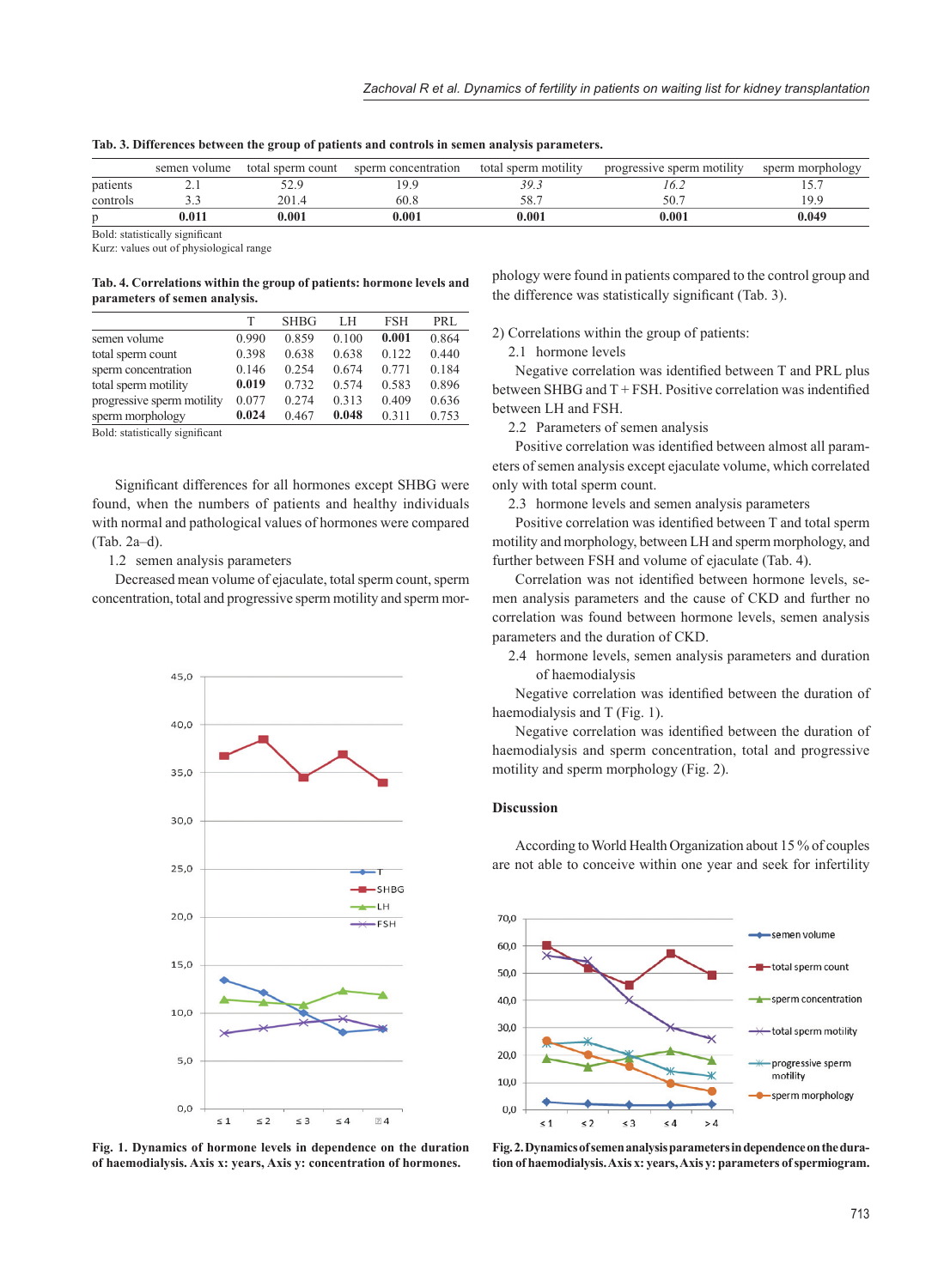## 711 – 715

treatment. Approximately 5 % of couples remain without their own offspring despite treatment of infertility. The male infertility factor (abnormalities in semen analysis: oligozoospermia, asthenozoospermia and teratozoospermia) causes infertility in 50 % of infertile couples. Male fertility may be reduced due to congenital or acquired abnormalities of the urogenital tract, urogenital infections, varicocoele, endocrine disorders, genetic abnormalities and immunological disorders. Idiopathic male infertility involves 30–40 % of infertile men and the cause of infertility cannot be identified in these cases  $(2)$ .

Data about the incidence of CKD are inaccurate and practically undetectable. There are high numbers of patients with CKD who are not diagnosed at all, usually due to minor clinical symptoms. Estimated incidence of CKD is about 5 % of the population in the USA (3) for intermediate (grade 3) plus severe (grade 4) i.e. calculated glomerular filtration with <0.5 mL/s). The incidence of end stage (grade 5) CKD, when the treatment of renal failure with dialysis or renal transplantation is necessary, is easily traceable due to records of patients in dialysis and transplant centers. Dialysis care was provided for 6318 patients in the Czech Republic at the end of 2010 i.e. 602 per 1 million inhabitants. Haemodialysis was performed in 5820 patients and peritoneal dialysis in 498 patients. Number of patients dependent on haemodialysis increases every year, in 2001 it was 379 patients per 1 million inhabitants and in 2010 already 554 patients per 1 million inhabitants. Of the total number of haemodialyzed patients 30 % (1746 patients in 2010) is under the age of 60 years and approximately 20 % (1164 patients in 2010) dialyzed patients should be considered for renal transplantation according to current medical standards (1).

Fertility deterioration in haemodialyzed patients with CKD is mainly due to endocrine and immunological factors, to a lesser extent other factors may be involved as well. Fertility has a great importance mainly for men less than 50 years of age. The above data show, that there is a large group of haemodialyzed patients with CKD and impaired fertility in the Czech Republic and elsewhere in the world as well. The subgroup of patients with the most favorable prognosis is represented by the patients on a waiting list for kidney transplantation. These patients are on average younger with less comorbidities and they have the greatest interest for fertility preservation or treatment of infertility.

Chronic kidney disease leads to infertility in men, which may manifest by the reduction of all basic parameters of semen analysis: ejaculate volume, sperm count and concentration, reduced motility and impaired sperm morphology. Both qualitative and quantitative parameters of semen analysis depend on the endocrine, metabolic and immunological environment of the organism, and the hormone levels are the most important factors affecting spermatogenesis in patients with CKD requiring dialysis (1).

It has been repeatedly demonstrated that T level decreases in haemodialysis patients, it is highly probable due to dysfunction of Leydig cells induced by CKD and haemodialysis (4). As a result of low testosterone level LH increases, however deteriorated clearance may participate on this process as well (5). The fact, that low therapeutic dose of T causes a significant decrease or normalization of LH level in haemodialyzed patients with impaired fertility, may be considered as a prove at least temporary preserved function of hypothalamic–pituitary–testicular axis in these patients (6). Elevated PRL level is another factor that may contribute to a decrease of testosterone. Hyperprolactinemia occurs in patients with CKD very often and mainly is caused by reduced clearance of PRL. Further, some other well-known factors may also contribute to hyperprolactinemia (7). A causal link between hyperprolactinemia and low testosterone level is documented in study with dopamine agonist bromocriptine, which is used for treatment of hyperprolactinemia. Bromocriptine administration in patients with CKD leads to an increase of pathologically low T levels, without significant impact on elevated levels of LH-RH and LH. The effect of hyperprolactinemia on Leydig cells is direct and not mediated by affecting the hypothalamic–pituitary–testicular axis (8).

Decreased quality of semen analysis and low testosterone level is usually associated with increased level of FSH (5). The fact, that therapeutic dose of T leads to an improvement of semen analysis parameters and normalization or significant decrease of FSH level in some patients, may be considered as a prove at least temporary preserved function of hypothalamic–pituitary–testicular axis in dialyzed patients with impaired fertility (6).

Kidney transplantation is the most effective treatment of the end stage CKD. Renal transplant patients have a significantly longer survival and a significantly lower morbidity compared to dialyzed patients (9). Chronic kidney disease leads to a development of a number of pathophysiological mechanisms in a human body relating to virtually every organ and functional systems, such as cardiovascular, metabolic, endocrine, etc. Renal transplantation has a potential to positively affect some of these patophysiological mechanisms, and some of the dysfunctions or their symptoms or consequences even restore (10). In this context, the impact of renal transplantation on fertility has been assessed in the past, unfortunately the results of these studies are not conclusive. While some authors have demonstrated the benefits of kidney transplantation for improvement of male fertility, including a tendency to normalize hormonal levels (11–13), the other authors have not proved the same result regarding male fertility (14, 15). In our work we monitored all basic fertility parameters in the group of patients with CKD requiring haemodialysis. In addition, we explored the issue, which has not been studied yet, and it is causal connection between the development of infertility and the time on the waiting list for renal transplantation. As expected, we found that the group of patients had statistically significantly lower all monitored semen analysis parameters and statistically significantly higher levels of LH, FSH and PRL compared with control group. The mean testosterone level was lower in the group of dialysed patients, but the difference was not statistically signifi cant. This fact can be explained by finding T levels at the upper limit of normal range in some patients, who were also diagnosed to have very high levels of LH. Consequently we could assume, that there is a certain group of patients who are temporarily able to compensate low testosterone levels with high production of LH. Further, a statistically significant correlation was detected between hyperprolactinemia and low testosterone level in the